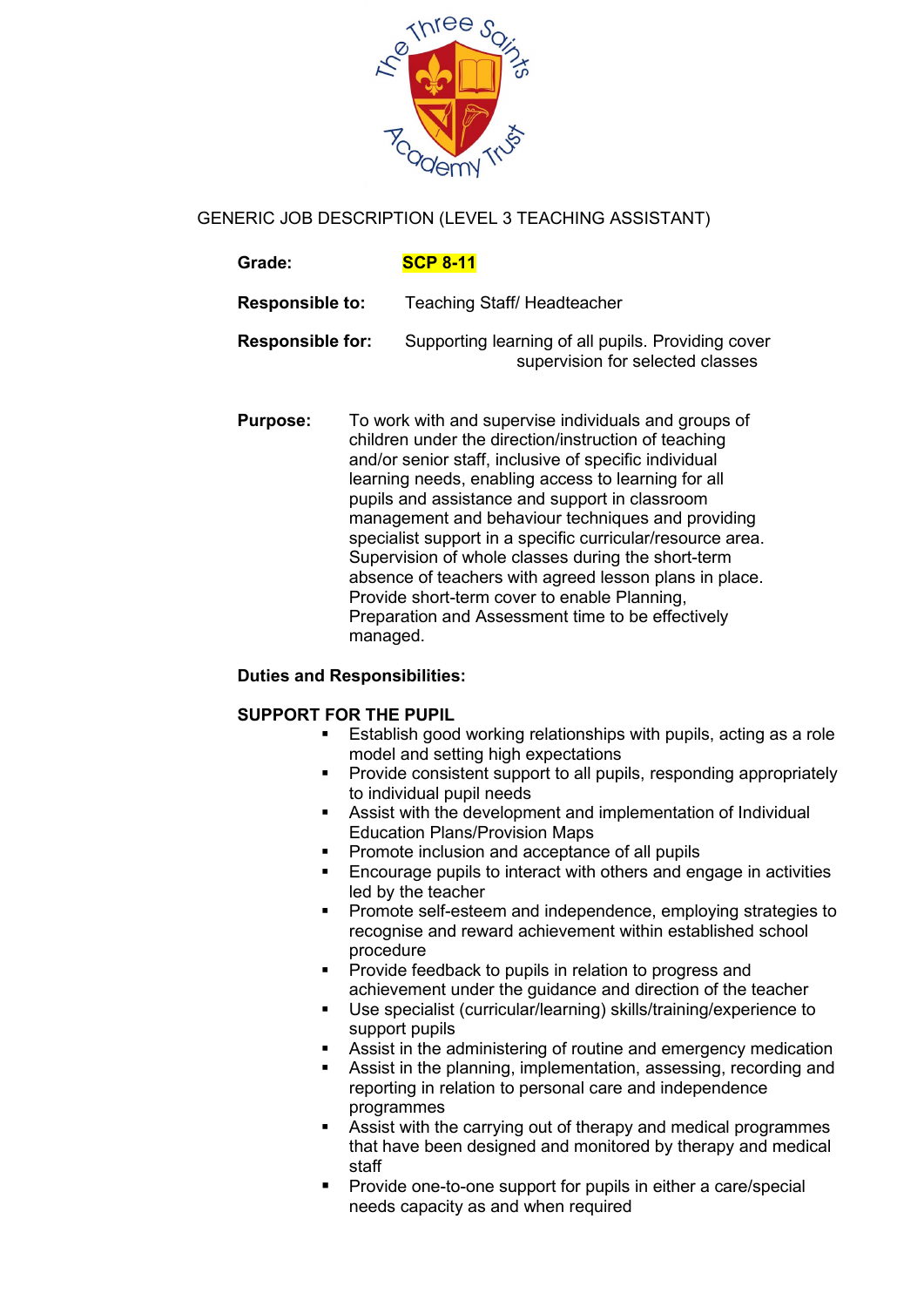## **2. SUPPORT FOR THE TEACHER**

- To provide classroom supervision in the absence of a teacher<br>■ Communicate the work set by the teacher to the punils
- Communicate the work set by the teacher to the pupils<br>• Communicate feadback from the covered lesson to the
- Communicate feedback from the covered lesson to the teacher
- **IDED** Invigilate examinations to the required standard
- Oversee the distribution and collection of books and other equipment as directed by the teacher
- **Work under the direction of the lead teacher/organiser when** accompanying staff on school visits
- **Provide clerical/administration support (e.g. photocopying,** typing, filing, collecting money etc.)
- Assist with the display of children's work
- Establish and maintain an appropriate learning environment under the supervision of the teacher
- Contribute to lesson planning, evaluating and adjusting lessons/work plans as appropriate
- Monitor and evaluate pupils' responses to learning activities through observation and planned recording of achievement against pre-determined learning objectives set by the teacher.
- Provide objective and accurate feedback and reports as required, to the teacher on pupil achievement, progress and other matters, ensuring the availability of appropriate evidence
- Be responsible for keeping and updating records in agreed format with the teacher, contributing to reviews of systems/records as requested
- Administer and assess routine tests and accurately record achievement/progress
- Promote positive values attitudes and good pupil behaviour, dealing promptly with conflict and incidents and encouraging pupils to take responsibility for their own behaviour in line with established school policy
- Liaise sensitively and effectively with parents/carers as agreed with the teacher within role/responsibility and participate in feedback sessions/meetings with parents under teacher's supervision
- Assist in the planning, implementation, assessing, recording and reporting in relation to behaviour management plans

### **3. SUPPORT FOR THE CURRICULUM**

- Support the delivery of agreed learning activities/learning programmes, adjusting activities according to pupil learning styles and individual needs
- Support the delivery of literacy/numeracy programmes, effectively utilising all alternative learning opportunities to support extended development
- Support the use of ICT in learning activities and develop pupils' competence and independence in its use
- Assist pupils to access learning activities through specialist support e.g. curriculum/SEN specialism
- Determine the need for, prepare and maintain levels of general and specialist equipment and resources